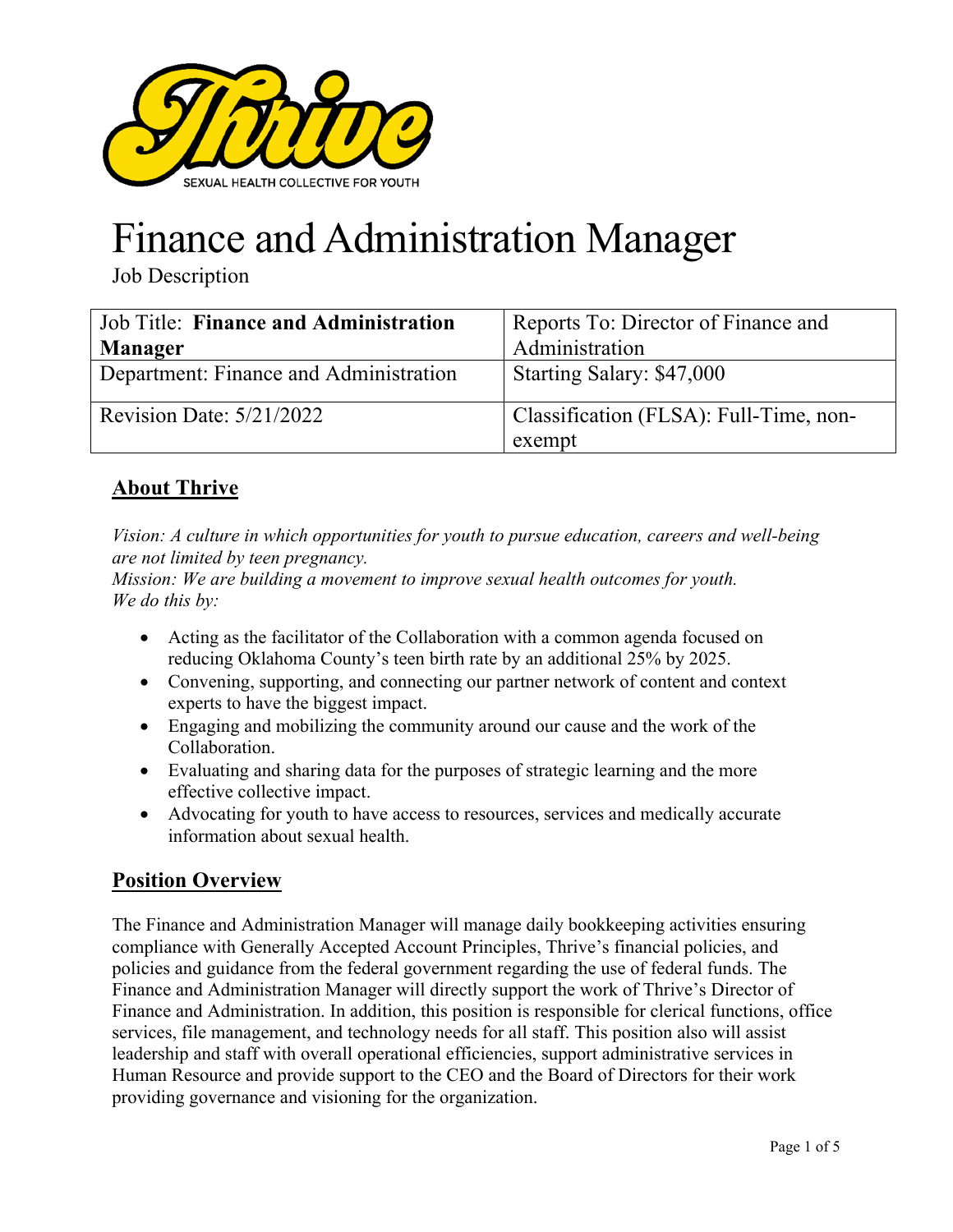## **Skillset**

The Finance and Administration Manager must have strong organizational skills in order to effectively carry out administrative duties quickly and with complete accuracy. They must be meticulous in their work and exhibit exemplary written and verbal communication skills.

The Finance and Administration Manager shall display the following skills:

- Ability to work independently to plan projects, track tasks, assess progress, and follow through on the execution of plans
- Ability to be creative and engage in system-level problem-solving.
- Ability to communicate effectively one-on-one, in group settings, and in public presentations to a variety of audiences.
- Ability to operate and troubleshoot office computers and equipment
- Advanced knowledge of Microsoft Office 365, Teams, Outlook, Adobe Acrobat, and other common business applications
- Working knowledge of Information Technology
- Ability to prioritize tasks and meet deadlines
- Ability to build relationships and create alignment with individuals from a wide range of perspectives and backgrounds

#### **Equal Opportunity**

Thrive is an equal opportunity employer and complies with all applicable federal, state, and local fair employment practice laws. Thrive strictly prohibits and does not tolerate discrimination against employees, volunteers, applicants, or any other covered person because of race, color, religion, creed, national origin or ancestry, sex (including gender, sexual orientation, gender identity/expression, and pregnancy), age, physical or mental disability, veteran status, genetic information, citizenship, or any other characteristic protected under applicable federal, state, or local law.

## **Essential Functions of the Job**

The Finance and Administration Manager will work closely with the Director of Finance and Administration in managing daily financial operations. They are responsible for performing clerical duties, managing general office operations and supporting leadership.

#### **Finance/Accounting (50%)**

- Daily
	- o Manage daily bookkeeping activities
	- o Manage all disbursements
	- o Ensure proper approval for all transactions
	- o Document and maintain complete and accurate supporting information on all financial transactions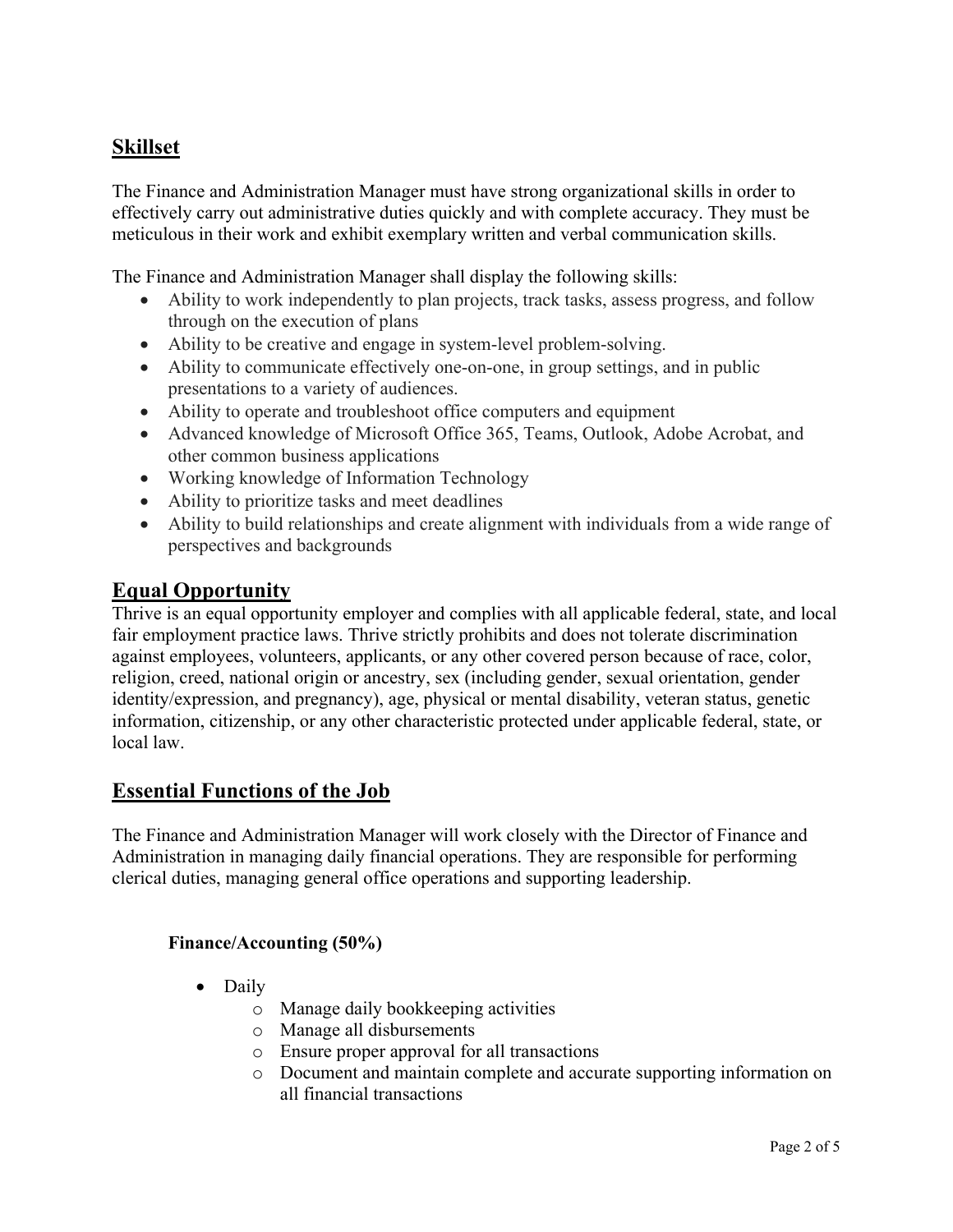- o Maintain an organized filing system (digital and paper) for financial records
- o Ensure that all financial policies are followed and applied to all transactions
- o Keep financial and personnel information confidential
- Weekly
	- o Prepare and process bank deposits
	- o Maintain a Cash Receipts Log
	- o Monitor and record online giving for Blackbaud Merchant Services and Stripe
	- o Process all financial gifts and maintain accurate information in donor database and accounting system
	- o Prepare and process for approval the Accounts Payable spreadsheet
- Monthly
	- o Track and reconcile monthly Employee Flexible Spending Accounts
	- o Assist Director of Finance and Administration with reconciliations as requested
- Annually
	- o Assist Director of Finance and Administration with Financial Audit preparation
	- o Prepare and file Oklahoma Charitable Solicitation Registration renewal
	- o Renew SAM registration
- As Needed
	- o Procure and supply new employees with necessary supplies
	- o Purchase office supplies, equipment and materials and maintain an accurate inventory
	- o Support Thrive staff as needed with financial matters

#### **Office/Operations Management and Administrative Support (35%)**

- Daily
	- o Cultivate strong, high-trust relationships with Thrive staff, partners, vendors, board and committee members
	- o Serve as the organization's receptionist, screening calls and routing to appropriate staff
	- o Manage Thrive's general email accounts and forward messages as needed
	- o Maintain an organized filing system (digital and paper) for documents, correspondence, business matters, and other related data
	- o Ensure sensitive materials are shredded rather than discarded
	- o Monitor and resolve operational problems related to customer service, accounting, and office equipment through collaboration with pertinent contacts; recommend efficiency changes as needed
	- o Troubleshoot and resolve all computer problems by communicating with IT vendor(s) and handle onsite solutions
	- o Maintains an updated and accurate organizational calendar as well as scheduling appointments and meetings as requested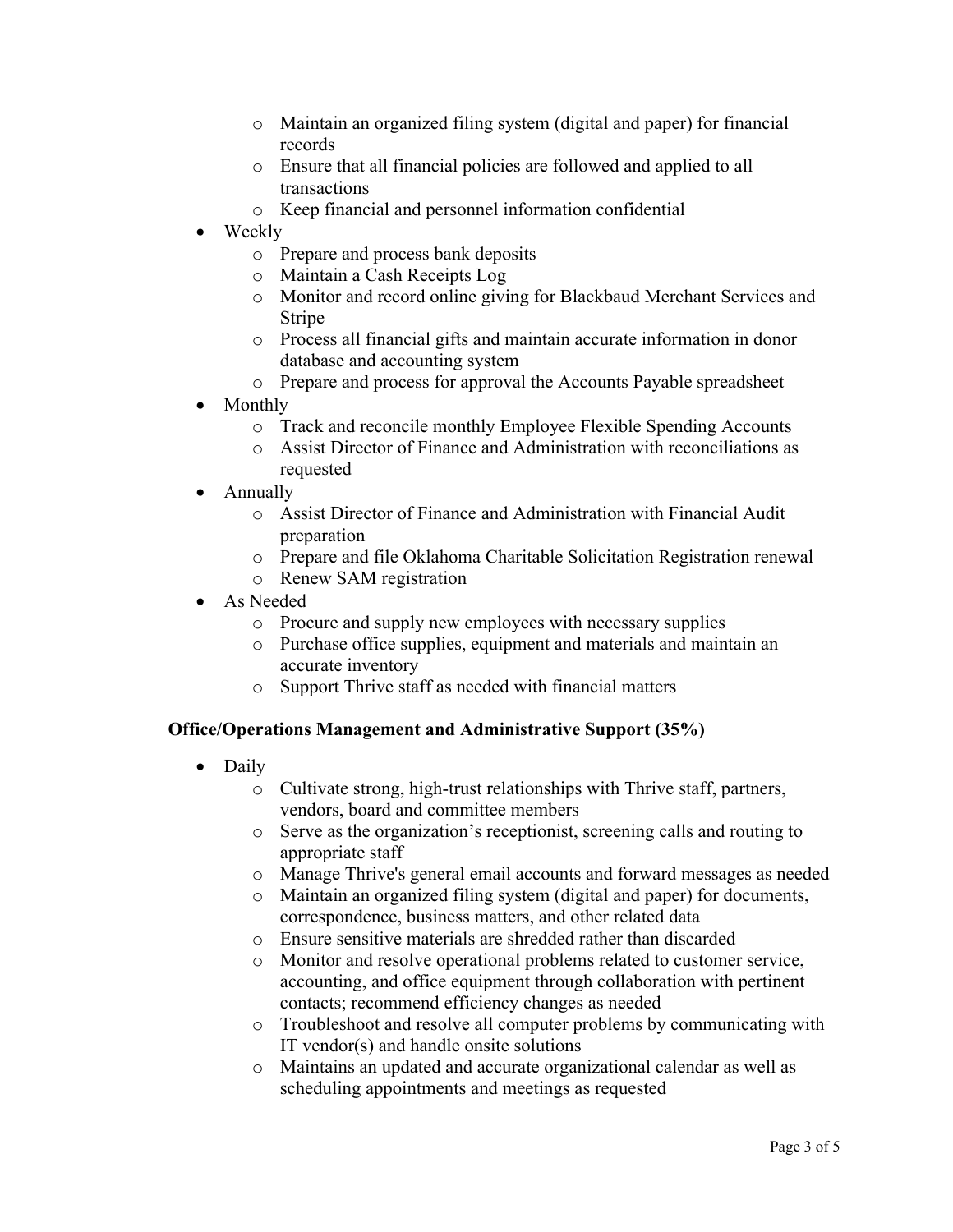- o Manage facilities/shared space and act as primary liaison with maintenance and venders
- o Ensures the efficient operation of all office equipment by performing minor service duties and arranging for routine maintenance as needed
- o Maintain a current equipment and asset inventory
- Weekly
	- o Check the PO Box regularly and distribute mail
	- o Prepare written mailed/emailed donor acknowledgements for all gifts to Thrive, and assist with stewardship and cultivation activities (mailing lists, reports) as requested
- Monthly
	- o Coordinate IT and other business equipment needs and provide solutions for staff
	- o Coordinate travel arrangements for staff as needed
	- o Assist Leadership with communication strategies and website updates as needed
	- o Assist with grant applications when requested
	- o Run errands when requested
	- o Other projects and tasks as assigned

#### **Board Management (10%)**

- Assists Leadership with Board information management and meeting coordination
- Prepare documents and materials, coordinate food, printing, A/V needs, etc., for Board of Directors (BOD) and Board Committee meetings
- Track board/committee attendance and giving
- Maintain BOD email distribution lists including adding/removing members
- Manage Board forms and electronic files
- Send board meeting calendar invites and reminders to board members and staff
- Maintain contact information and position, as well as term information, in eTapestry and on roster
- Prepare correspondence, minutes or dictation accurately and on a timely basis by taking excellent notes at meetings and/or from recorded proceedings

#### **Human Resources (5%)**

- Biweekly
	- o Send timesheet and timesheet approval reminders
	- o Create pdfs of completed and signed timesheets
	- o Assist in management of HR and Payroll platform and provide payroll support
	- o Manage Staff Meeting Lead rotation and send reminders
- Monthly
	- o Download benefit invoices, label, and file appropriately